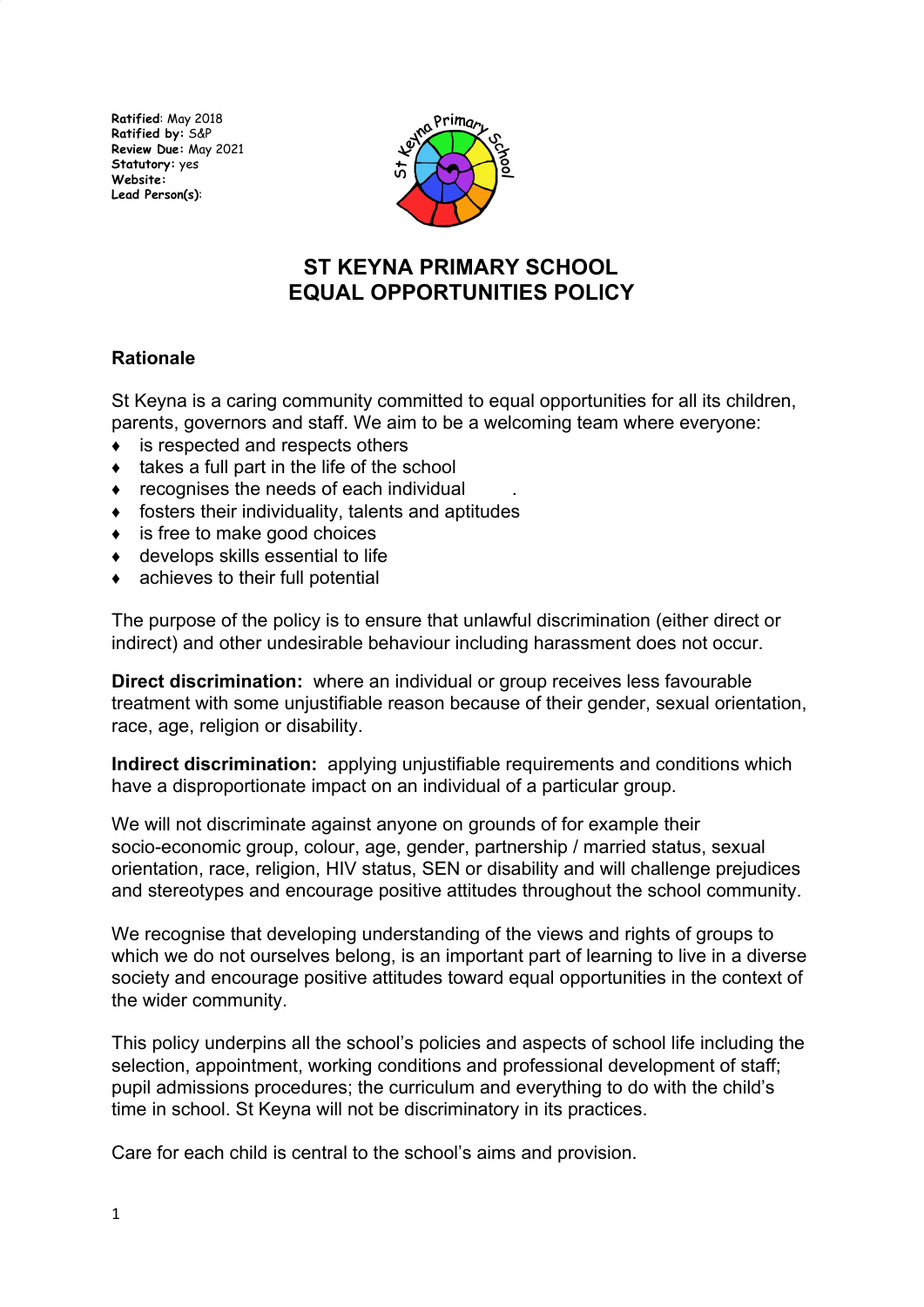## **Aims**

- 1. We aim to develop the children's awareness of the diversity of the society in which we live
- 2. To challenge prejudice and promote the principles of equality and justice in a happy, caring environment where everyone, staff and children show respect and appreciation for each other
- 3. To promote the self-esteem and to foster the social and emotional growth of each child throughout school life
- 4. To ensure that both boys and girls have full and equal access to a broad and balanced curriculum and enrichment opportunities; differentiated so that every child including those with SEN and disabilities can reach their full potential
- 5. To combat homophobia and foster respect for all Lesbian, Gay, Bisexual, Transgender (LGBT) people
- 6. To value all family structures
- 7. To combat racial discrimination and harassment and promote racial harmony
- 8. To welcome the enrichment that cultural and ethnic diversity brings and prepare pupils for living in a multicultural society
- 9. To recognise and value differing religious belief systems, or none and respect the implications of their festivals.
- 10. To involve children in the implementation of this policy through the actions of the Eteam.

# **GUIDELINES**

## **The curriculum**

- All children will have equal access to a broad and balanced skills based curriculum differentiated to meet individual needs and different learning styles. Varied and flexible provision which does not make distinctions that have negative effects on children, their learning or development will be put in place
- Subject leaders will address equality issues within their subject.
- Efforts will be made to involve the wider community in equal opportunities work
- It may be necessary for some children to receive more favourable treatment in order to ensure equality of opportunity. The school will pursue strategies to ensure that both girls and boys achieve their full potential and that stereotyped expectations do not limit the experiences available. Monitoring will include the awareness and use of appropriate teaching and learning styles.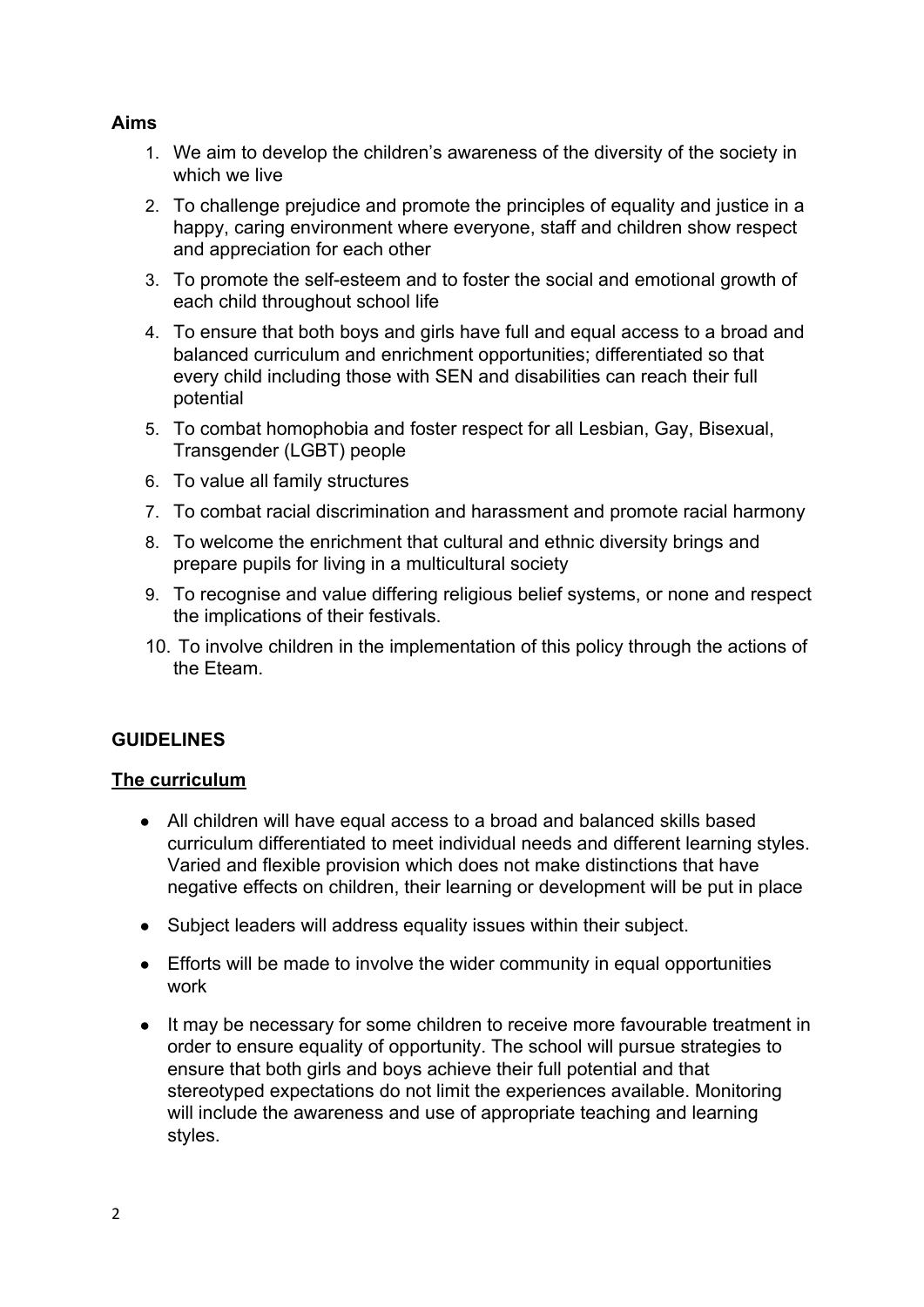Children should be given the opportunity:

- 1. To make informed choices without rejecting any as being inappropriate because of stereotyping e.g. sport, monitor jobs
- 2. To gain self-worth and self-confidence, freeing them to develop a sense of who they are and what they want

#### **Hidden curriculum**

Staff will be aware of the importance and power of the hidden curriculum and the need to promote positive images and role models in the context of equal opportunities.

#### **Resources and displays**

- 1. Staff will ensure that all children are enabled to access all resources
- 2. Books, play equipment, visitors and other resources will be monitored to see that they are non-stereotyping and to ensure they present positive images of age, LGBT, family structure, gender, race, skin colour, religion, SEN and disability
- 3. Displays of work will be monitored regularly to ensure they celebrate the achievement of all
- 4. Other school displays and posters will show positive images of all

## **Disability**

St. Keyna is fully committed to the promotion of disability equality in our policies, procedures and curriculum for every child, employee and visitor to the school. We will ensure that discrimination is addressed and that disabled people will not be placed at substantial disadvantage compared to others who are not disabled.

We will actively promote disability equality even when it means treating disabled people more favourably than others.

We ensure that reasonable adjustments are made to working conditions and to the curriculum for disabled pupils.

Teachers will take specific action to enable the effective participation of pupils with disabilities by:

- $\bullet$  identifying aspects of their lesson plans that may present specific difficulties for individuals
- ♦ planning appropriate amounts of time to allow for satisfactory completion of tasks
- ♦ planning opportunities, when necessary, for the development of skills in practical aspects of the curriculum
- ♦ ensuring that equipment and resources are suitable for the pupil and within reach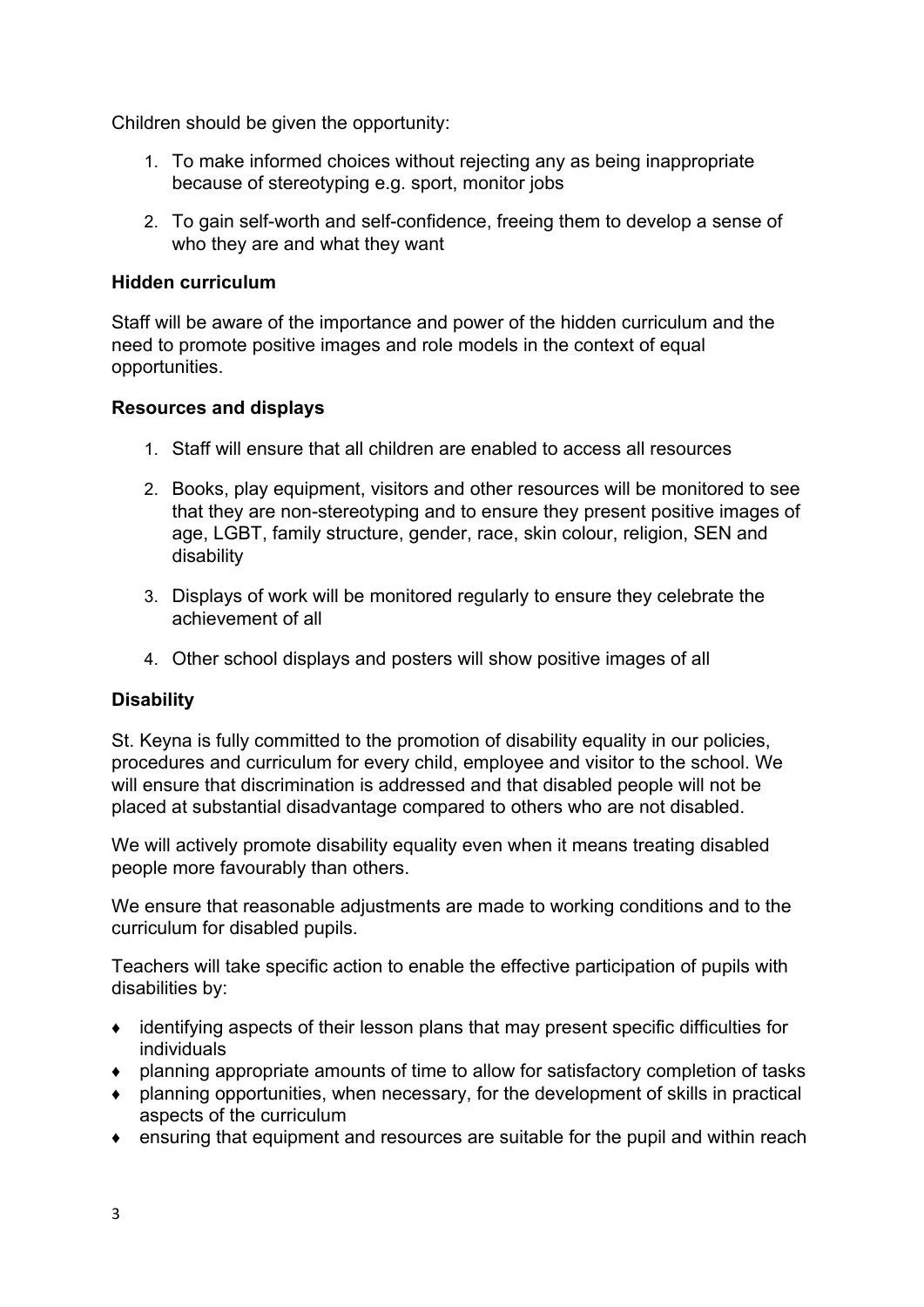# **Racial equality**

The school fully understands the need to promote racial harmony and to plan opportunities for combating racism through our policies, procedures and curriculum.

We believe that our school must be a safe place for everyone and we are committed to:

- ♦ Promoting racial harmony. We will create an environment which respects and values cultural, linguistic and religious differences
- ♦ Racism and racial discrimination will be directly challenged and action taken to prevent the likelihood of recurrence
- ♦ As our school is not ethnically very diverse we are conscious of the need to put effort into the celebration of cultural diversity of our country and show respect for all minority groups
- ♦ Contributions from various cultures are included in the planning and teaching of the curriculum, in resources and displays
- ♦ We endeavour to make the school a welcoming place for all ethnic and national groups represented in the community and invite visitors to come and share their experiences with us
- ♦ We foster international links to enrich understanding of those whose culture is different
- ♦ All staff are expected to deal with racist incidents that may occur; to know how to identify and challenge any cultural bias and stereotyping
- ♦ To support pupils in their class for whom English is an Additional Language and to incorporate principles of equality and diversity into all aspects of their work
- ♦ The Governing Body is responsible for ensuring that the school fulfils its legal responsibilities and that the policy and its related procedures and strategies are implemented
- ♦ Racist incident report forms, available on the staffroom notice board, will be completed and copies will be sent to the LA
- ♦ In the event of a member of staff being implicated, the usual disciplinary procedures will apply. Incidents will be reported to Governors
- ♦ The governors will monitor and evaluate annual data on the number and type of racist incidents in school
- ♦ The school will ensure that families for whom English is an additional language have materials about school translated into their languages, where appropriate

# **The School as Employer**

St. Keyna Primary is committed to Equal Opportunities for every member of staff, present and prospective, including part-time, agency and supply.

The School will ensure that all those involved in recruitment are trained in equal opportunities practices and that procedures are fair, honest and open. The School will monitor staff recruitment, retention and career development by ethnicity, gender, sexual orientation, disability and age.

We undertake to maintain an environment where Governors and Employees: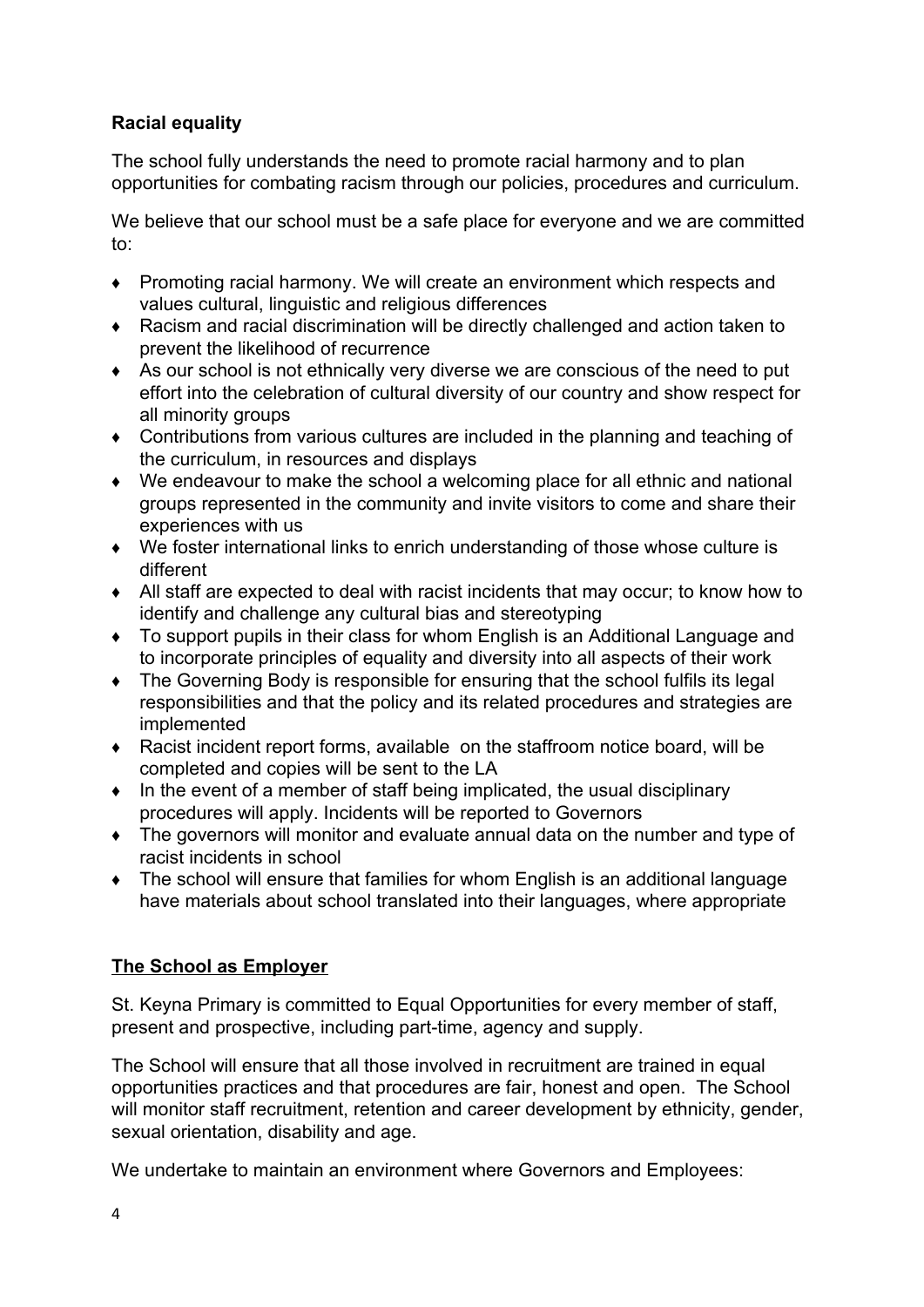- o Apply equality and fairness in employment practices. All decisions including advertising of vacancies, short listing, selection, induction, appraisal, training, development, promotion and pay will be based on an objective and fair assessment of need.
- o Draw the attention of the Headteacher or the appropriate trade union to suspected acts or practices which affect equal opportunities.

#### **Dignity at work**

The school is committed to the principles of dignity at work for all staff in the school. This includes the right to be treated with respect by all leaders and colleagues. Any person who fails to act in accordance with this principle may be the subject of formal disciplinary action. The school is opposed to any discrimination by:

#### ● **Gender / Marital or Partnership Status / LGBT**

St. Keyna recognises the value to pupils of having male and female staff, but will always appoint the best applicant irrespective of gender.. The school adheres to LA advice on employment law including maternity and paternity leave.

#### ● **Race /Colour/ Religion**

Discriminatory action will be investigated in accordance with the school's procedures and may lead to formal disciplinary action.

#### ● **Disability**

All candidates with disabilities who meet the essential criteria for a post will be interviewed and selection criteria will be solely on best person for the job. Provision will be made for adjustments to the working conditions or environment where this is practicable. If a member of staff becomes disabled, the school will make reasonable adjustments as above to enable him /her to continue their work.

#### ● **Age**

The school sees great value in having a full age spectrum of employees

#### **Positive Action**

The School recognises that the avoidance of discrimination is not sufficient to ensure that equality of opportunity exists in the school. It will therefore give full consideration to measures of positive action which may assist in achieving the aims of this policy. These measures may include:

- Encouraging applications from specific groups which are under-represented in the school
- Supporting training measures for under-represented groups
- The use of job-sharing arrangements wherever practicable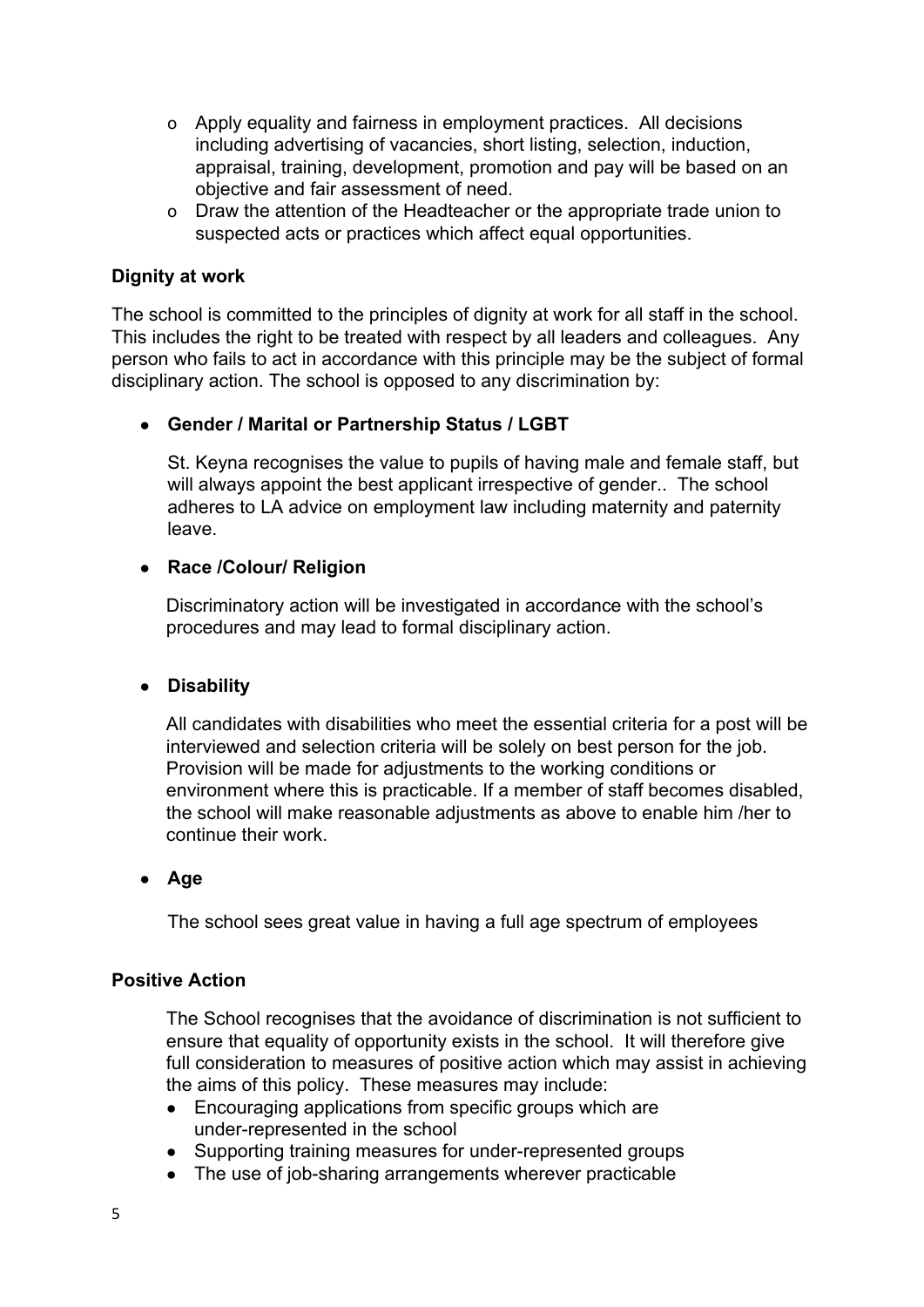# **Complaints**

All staff have a right to challenge any decision or action which they believe to be in breach of these principles. All complaints relating to employment should be made at first informally to the Headteacher and then if necessary through the formal Grievance Procedure. Any member of staff who deliberately or knowingly contravenes the policy will be liable to formal disciplinary action.

## **Monitoring and evaluating the effectiveness of the policy**

A range of information, including quantitative and qualitative data, will be collected (where deemed appropriate) and monitored by gender, age, ethnicity, SEN, disability, and other vulnerable groups via:

- access to the curriculum, clubs and other school services
- pupil attainment
- exclusions from school
- exclusions from areas of the curriculum, including school trips and extra-curricular activities
- staff recruitment, retention and career development
- analysis of Racist, Disablist and Sexual harassment incident report forms
- SEF and Ofsted reports on School's educational provision and standards
- Consultation with parents, pupils, Governors and the LA

### **Data will be used to:**

- Identify and remove practices that may result in direct or indirect discrimination
- Inform planning and to ensure the school's commitment to equal opportunities goes from policy to practice to improve outcomes
- Develop the support and training available for all staff, governors and volunteers to develop their practice in Equal Opportunities work

## **Complaints**

Everyone in school has a duty to challenge discrimination and promote Equal opportunities. The Headteacher has overarching responsibility for ensuring that this policy is followed. Any child, parent, member of staff, governor, volunteer or visitor to the school who considers that there has been a breach of this policy should inform the Headteacher who will investigate and take appropriate action.

#### **To help St. Keyna primary school in its equal opportunities work, we have the following policies:**

- ♦ **Special Educational Needs Policy**
- ♦ **Disability Equality Policy**
- ♦ **Inclusion Policy**
- ♦ **Anti-Bullying Policy**